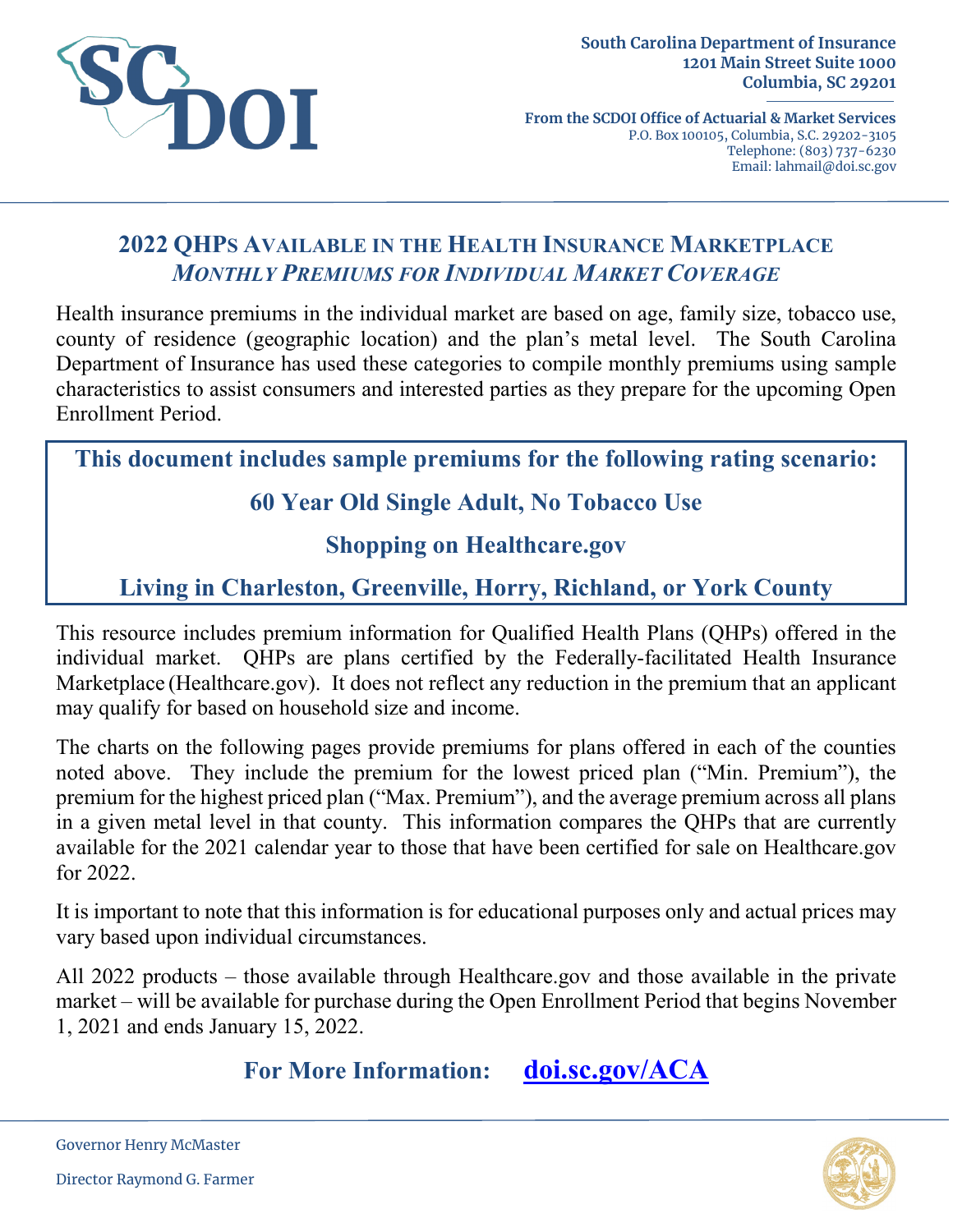#### **Rating Area 10 (Charleston County) Single Adult, Age 60, No Tobacco Use**

| <b>Platinum Plans</b>                             |         |                 | 2021                                   |                        |           |                                             | 2022            |                 |
|---------------------------------------------------|---------|-----------------|----------------------------------------|------------------------|-----------|---------------------------------------------|-----------------|-----------------|
| <b>Company Name</b>                               | # Plans | Min.<br>Premium | Max.<br>Premium                        | Avg.<br><b>Premium</b> | $#$ Plans | Min.<br>Premium                             | Max.<br>Premium | Avg.<br>Premium |
| Absolute Total Care                               |         |                 |                                        |                        |           |                                             |                 |                 |
| <b>BlueCross BlueShield of South Carolina</b>     |         |                 |                                        |                        |           |                                             |                 |                 |
| Bright Health Company of South Carolina           |         |                 | No Platinum Plans Were Offered in 2021 |                        |           | No Platinum Plans Will be Available in 2022 |                 |                 |
| Molina Healthcare of South Carolina               |         |                 |                                        |                        |           |                                             |                 |                 |
| All Platinum Plans Offered in Rating Area Through |         |                 |                                        |                        |           |                                             |                 |                 |
| the Exchange                                      |         |                 |                                        |                        |           |                                             |                 |                 |

| <b>Gold Plans</b>                                 |           |                                       | 2021            |                 |                 |                        | 2022                                   |                 |
|---------------------------------------------------|-----------|---------------------------------------|-----------------|-----------------|-----------------|------------------------|----------------------------------------|-----------------|
| <b>Company Name</b>                               | $#$ Plans | Min.<br>Premium                       | Max.<br>Premium | Avg.<br>Premium | $#$ Plans       | Min.<br><b>Premium</b> | Max.<br>Premium                        | Avg.<br>Premium |
| Absolute Total Care                               |           | 1,155.94                              | 1,205.63        | 1,180.79<br>Ŝ   | 41              | $894.70$ \$<br>Ś       | 996.67                                 | 945.03          |
| <b>BlueCross BlueShield of South Carolina</b>     | 41        | 1,098.30                              | 1.124.90        | 1.110.32<br>Ś   | 61              | $934.76$ \$<br>Ś       | 1,151.23                               | 1.074.90        |
| Bright Health Company of South Carolina           |           | Did Not Offer Coverage in this County |                 |                 |                 |                        | Does Not Offer Coverage in this County |                 |
| Molina Healthcare of South Carolina               |           | 1.006.12                              | 1.014.60        | 1.010.36        |                 | $969.65$ \$<br>S       | $970.12$ \$                            | 969.89          |
| All Gold Plans Offered in Rating Area Through the |           |                                       |                 |                 |                 |                        |                                        |                 |
| Exchange                                          | 81        | 1,006.12                              | 1.205.63        | 1.102.94        | 12 <sub>l</sub> | 894.70                 | l,151.23                               | 1.014.10        |

| <b>Silver Plans</b>                                 |             |                 | 2021 |                                       |   |                        |                                  |                |                 | 2022 |                                        |                 |
|-----------------------------------------------------|-------------|-----------------|------|---------------------------------------|---|------------------------|----------------------------------|----------------|-----------------|------|----------------------------------------|-----------------|
| <b>Company Name</b>                                 | $#$ Plans   | Min.<br>Premium |      | Max.<br><b>Premium</b>                |   | Avg.<br><b>Premium</b> | $#$ Plans                        |                | Min.<br>Premium |      | Max.<br><b>Premium</b>                 | Avg.<br>Premium |
| <b>Absolute Total Care</b>                          | $11$ $\sim$ | 960.03          |      | 1,118.79                              | Ŝ | 1.034.24               | $13$ $\overline{\phantom{1}}$ \$ |                | 798.48          |      | 894.03 \$                              | 841.02          |
| <b>BlueCross BlueShield of South Carolina</b>       | $12$   \$   | 939.03          |      | 1,181.08                              |   | 1,099.17               |                                  | 7   \$         | 1,001.65        |      | 1,211.87                               | 1.125.97        |
| Bright Health Company of South Carolina             |             |                 |      | Did Not Offer Coverage in this County |   |                        |                                  |                |                 |      | Does Not Offer Coverage in this County |                 |
| Molina Healthcare of South Carolina                 | 41          | $897.85$ \$     |      | 916.73                                | Ŝ | 907.60                 |                                  | $5 \mid \zeta$ | 847.74          |      | $911.47$ S                             | 881.04          |
| All Silver Plans Offered in Rating Area Through the |             |                 |      |                                       |   |                        |                                  |                |                 |      |                                        |                 |
| Exchange                                            | 27 I S      | 897.85          |      | .181.08                               |   | ,044.33                | $25$   \$                        |                | 798.48          |      | ,211.87                                | 928.81          |

| <b>Expanded Bronze Plans</b>                     |                 |   |                 | 2021 |                                       |                 |                 |                |                                        | 2022 |                 |                 |
|--------------------------------------------------|-----------------|---|-----------------|------|---------------------------------------|-----------------|-----------------|----------------|----------------------------------------|------|-----------------|-----------------|
| <b>Company Name</b>                              | $#$ Plans       |   | Min.<br>Premium |      | Max.<br>Premium                       | Avg.<br>Premium | $#$ Plans       |                | Min.<br>Premium                        |      | Max.<br>Premium | Avg.<br>Premium |
| Absolute Total Care                              | 61              | 5 | $749.20$ S      |      | 821.94                                | 789.82          | 9               | \$             | 646.65                                 |      | 804.00          | 715.00          |
| <b>BlueCross BlueShield of South Carolina</b>    | 51              |   | $621.34$ \$     |      | 736.95                                | 702.50          | 61              | \$             | 661.97                                 |      | 889.28          | 766.42          |
| Bright Health Company of South Carolina          |                 |   |                 |      | Did Not Offer Coverage in this County |                 |                 |                | Does Not Offer Coverage in this County |      |                 |                 |
| Molina Healthcare of South Carolina              |                 |   | $667.68$ \$     |      | 686.34                                | 677.01          |                 | None Available |                                        |      |                 |                 |
| All Expanded Bronze Plans Offered in Rating Area |                 |   |                 |      |                                       |                 |                 |                |                                        |      |                 |                 |
| Through the Exchange                             | 13 <sup>1</sup> |   | $621.34$ S      |      | 821.94                                | 738.88          | 15 <sub>1</sub> | S              | 646.65                                 |      | 889.28          | 735.57          |

| <b>Bronze Plans</b>                             |         |   |                 | 2021 |                                       |                        |           |                                        | 2022 |                        |                 |
|-------------------------------------------------|---------|---|-----------------|------|---------------------------------------|------------------------|-----------|----------------------------------------|------|------------------------|-----------------|
| <b>Company Name</b>                             | # Plans |   | Min.<br>Premium |      | Max.<br><b>Premium</b>                | Avg.<br><b>Premium</b> | $#$ Plans | Min.<br>Premium                        |      | Max.<br><b>Premium</b> | Avg.<br>Premium |
| <b>Absolute Total Care</b>                      | 21      | S | $725.17$ \$     |      | 756.34                                | 740.76                 |           | 621.71                                 |      | $648.71$ \$            | 635.21          |
| <b>BlueCross BlueShield of South Carolina</b>   | 11      |   | $704.56$ \$     |      | 704.56                                | 704.56                 |           | 743.44                                 |      | 743.44                 | 743.44          |
| Bright Health Company of South Carolina         |         |   |                 |      | Did Not Offer Coverage in this County |                        |           | Does Not Offer Coverage in this County |      |                        |                 |
| Molina Healthcare of South Carolina             | 3I      | S | $650.13$ \$     |      | $664.39$ \$                           | 657.00                 |           | None Available                         |      |                        |                 |
| All Bronze Plans Offered in Rating Area Through |         |   |                 |      |                                       |                        |           |                                        |      |                        |                 |
| the Exchange                                    | 6I      |   | 650.13          |      | 756.34                                | 692.84                 |           | 621.71                                 |      | 743.44                 | 671.29          |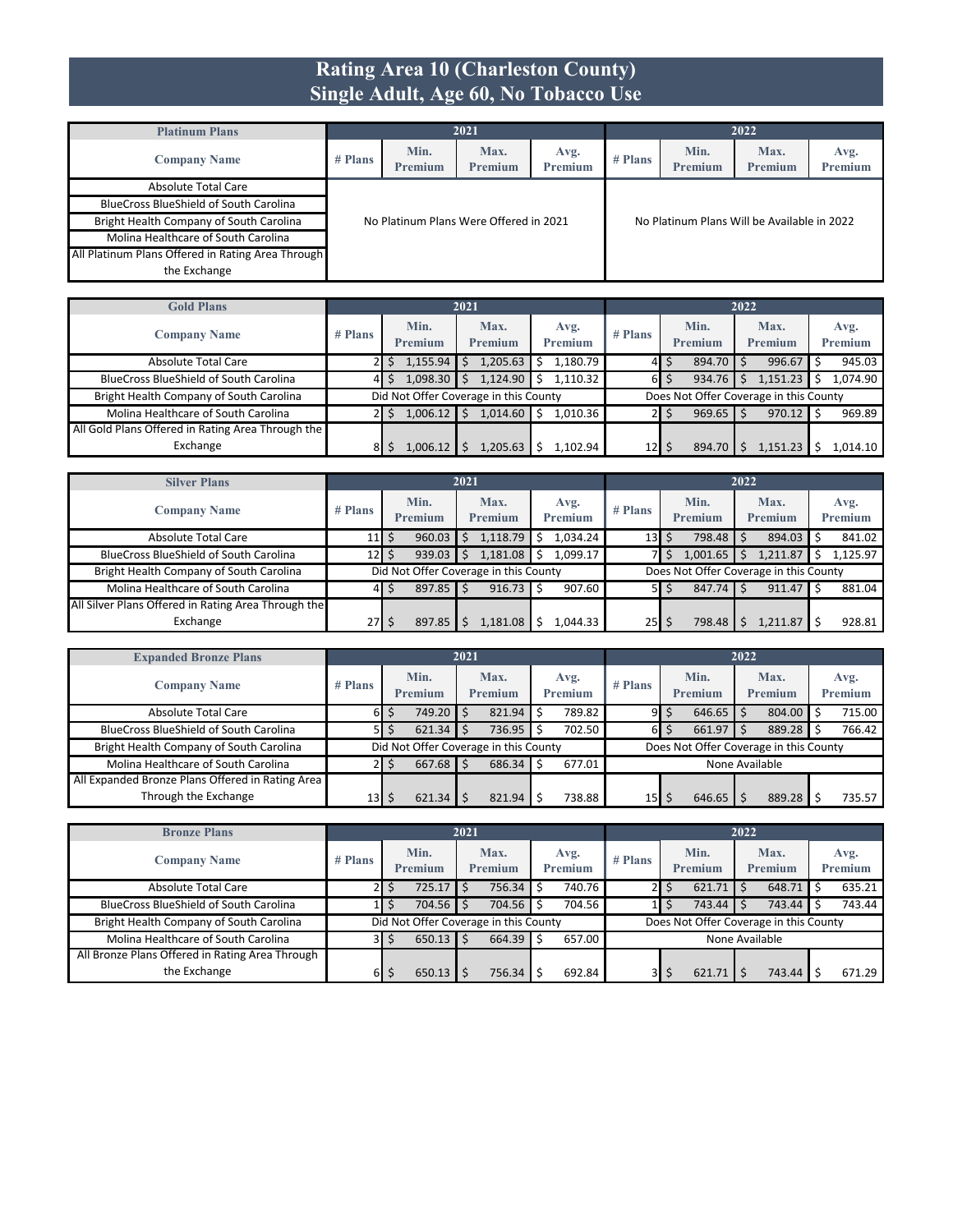#### **Rating Area 23 (Greenville County) Single Adult, Age 60, No Tobacco Use**

| <b>Platinum Plans</b>                             |         |                 | 2021                                   |                        |           |                                             | 2022            |                 |
|---------------------------------------------------|---------|-----------------|----------------------------------------|------------------------|-----------|---------------------------------------------|-----------------|-----------------|
| <b>Company Name</b>                               | # Plans | Min.<br>Premium | Max.<br>Premium                        | Avg.<br><b>Premium</b> | $#$ Plans | Min.<br>Premium                             | Max.<br>Premium | Avg.<br>Premium |
| Absolute Total Care                               |         |                 |                                        |                        |           |                                             |                 |                 |
| <b>BlueCross BlueShield of South Carolina</b>     |         |                 |                                        |                        |           |                                             |                 |                 |
| Bright Health Company of South Carolina           |         |                 | No Platinum Plans Were Offered in 2021 |                        |           | No Platinum Plans Will be Available in 2022 |                 |                 |
| Molina Healthcare of South Carolina               |         |                 |                                        |                        |           |                                             |                 |                 |
| All Platinum Plans Offered in Rating Area Through |         |                 |                                        |                        |           |                                             |                 |                 |
| the Exchange                                      |         |                 |                                        |                        |           |                                             |                 |                 |

| <b>Gold Plans</b>                                 |           |                 | 2021                                  |                        |           |                        | 2022            |                 |
|---------------------------------------------------|-----------|-----------------|---------------------------------------|------------------------|-----------|------------------------|-----------------|-----------------|
| <b>Company Name</b>                               | $#$ Plans | Min.<br>Premium | Max.<br>Premium                       | Avg.<br><b>Premium</b> | $#$ Plans | Min.<br><b>Premium</b> | Max.<br>Premium | Avg.<br>Premium |
| Absolute Total Care                               |           |                 | Did Not Offer Coverage in this County |                        |           | 1,391.31               | 1,549.88        | 1,469.58        |
| <b>BlueCross BlueShield of South Carolina</b>     | 4         | 1.104.56        | 1,131.31                              | 1.116.64<br>Ś          | 61        | 991.79<br>S            | $1,119.99$ \$   | 1,059.46        |
| Bright Health Company of South Carolina           |           | 1,193.65        | 1,193.65                              | 1,193.65               |           | 1,039.54               | 1,149.32        | 1,094.43        |
| Molina Healthcare of South Carolina               |           | 1,023.06        | 1,031.68                              | 1.027.37               |           | 1,159.10               | 1,159.65        | 1.159.38        |
| All Gold Plans Offered in Rating Area Through the |           |                 |                                       |                        |           |                        |                 |                 |
| Exchange                                          |           | 1.023.06        | 1.193.65                              | 1.102.14               | 14        | Ś<br>991.79            | 1,549.88        | 1.195.90        |

| <b>Silver Plans</b>                                 |                 |                        | 2021                                  |                        |                 |                        | 2022                   |                        |
|-----------------------------------------------------|-----------------|------------------------|---------------------------------------|------------------------|-----------------|------------------------|------------------------|------------------------|
| <b>Company Name</b>                                 | $#$ Plans       | Min.<br><b>Premium</b> | Max.<br><b>Premium</b>                | Avg.<br><b>Premium</b> | $#$ Plans       | Min.<br><b>Premium</b> | Max.<br><b>Premium</b> | Avg.<br><b>Premium</b> |
| Absolute Total Care                                 |                 |                        | Did Not Offer Coverage in this County |                        | 13 <sup>1</sup> | 1,241.68<br>S          | 1,390.28               | .307.83                |
| <b>BlueCross BlueShield of South Carolina</b>       | 12 <sub>l</sub> | 1,029.56               | 1,187.81                              | Ś<br>1.119.66          |                 | 1,062.85<br>S          | 1,178.98               | 1,120.72               |
| Bright Health Company of South Carolina             | 41              | 1,043.68               | 1,056.88                              | 1,048.79               | 61              | 883.59<br>S            | 1,007.67               | 941.58                 |
| Molina Healthcare of South Carolina                 | 41              | 912.96                 | 932.15                                | 922.87                 |                 | 1,013.37<br>Ŝ          | 1,089.54               | 1,053.17               |
| All Silver Plans Offered in Rating Area Through the |                 |                        |                                       |                        |                 |                        |                        |                        |
| Exchange                                            | 20 <sup>1</sup> | 912.96                 | 1,187.81                              | 1,066.13               | 31              | 883.59                 | 1,390.28               | 1,153.62               |

| <b>Expanded Bronze Plans</b>                     |                 |         | 2021 |                                       |                |                 |     |                | 2022 |                |          |
|--------------------------------------------------|-----------------|---------|------|---------------------------------------|----------------|-----------------|-----|----------------|------|----------------|----------|
| <b>Company Name</b>                              | $#$ Plans       | Min.    |      | Max.                                  | Avg.           | $#$ Plans       |     | Min.           |      | Max.           | Avg.     |
|                                                  |                 | Premium |      | <b>Premium</b>                        | <b>Premium</b> |                 |     | <b>Premium</b> |      | <b>Premium</b> | Premium  |
| Absolute Total Care                              |                 |         |      | Did Not Offer Coverage in this County |                |                 |     | 1,005.58       |      | 1,250.28       | 1,111.87 |
| <b>BlueCross BlueShield of South Carolina</b>    | 51              | 680.70  |      | 741.15                                | 717.67         | 6I              |     | 701.99         |      | 865.15         | 755.29   |
| Bright Health Company of South Carolina          | 41              | 792.01  |      | 919.44                                | 852.51         |                 | 6 S | 688.21         |      | 785.74         | 729.50   |
| Molina Healthcare of South Carolina              |                 | 678.91  |      | 697.89                                | 688.40         |                 |     |                |      | None Available |          |
| All Expanded Bronze Plans Offered in Rating Area |                 |         |      |                                       |                |                 |     |                |      |                |          |
| Through the Exchange                             | 11 <sup>1</sup> | 678.91  |      | 919.44                                | 761.38         | 21 <sup>1</sup> |     | 688.21         |      | 1,250.28       | 900.74   |

| <b>Bronze Plans</b>                             |           |                 |             | 2021                                  |   |                        |         |                 | 2022 |                 |                 |
|-------------------------------------------------|-----------|-----------------|-------------|---------------------------------------|---|------------------------|---------|-----------------|------|-----------------|-----------------|
| <b>Company Name</b>                             | $#$ Plans | Min.<br>Premium |             | Max.<br><b>Premium</b>                |   | Avg.<br><b>Premium</b> | # Plans | Min.<br>Premium |      | Max.<br>Premium | Avg.<br>Premium |
| <b>Absolute Total Care</b>                      |           |                 |             | Did Not Offer Coverage in this County |   |                        |         | 966.80<br>\$    |      | $1,008.78$ \$   | 987.79          |
| <b>BlueCross BlueShield of South Carolina</b>   |           |                 | $708.58$ \$ | 708.58                                |   | 708.58                 |         | 723.26          |      | 723.26          | 723.26          |
| Bright Health Company of South Carolina         |           |                 |             | None Available                        |   |                        |         |                 |      | None Available  |                 |
| Molina Healthcare of South Carolina             | 3I        |                 | 661.07      | 675.57                                | Ŝ | 668.05                 |         |                 |      | None Available  |                 |
| All Bronze Plans Offered in Rating Area Through |           |                 |             |                                       |   |                        |         |                 |      |                 |                 |
| the Exchange                                    | 41        |                 | 661.07      | 708.58                                |   | 678.18                 | 3I      | 723.26<br>S     |      | l,008.78 S      | 899.61          |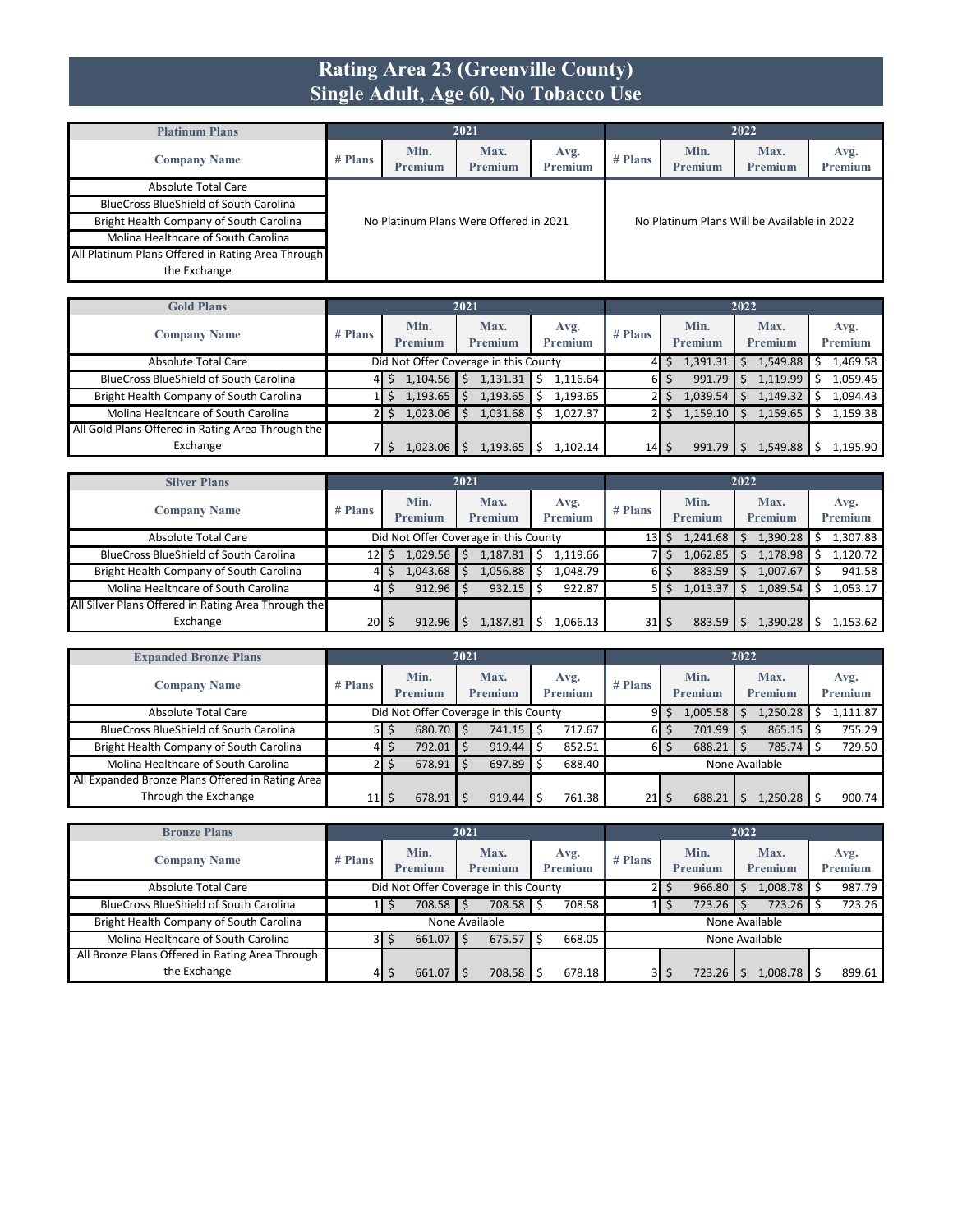#### **Rating Area 26 (Horry County) Single Adult, Age 60, No Tobacco Use**

| <b>Platinum Plans</b>                             |         |                 | 2021                                   |                        |           |                                             | 2022            |                 |
|---------------------------------------------------|---------|-----------------|----------------------------------------|------------------------|-----------|---------------------------------------------|-----------------|-----------------|
| <b>Company Name</b>                               | # Plans | Min.<br>Premium | Max.<br>Premium                        | Avg.<br><b>Premium</b> | $#$ Plans | Min.<br>Premium                             | Max.<br>Premium | Avg.<br>Premium |
| Absolute Total Care                               |         |                 |                                        |                        |           |                                             |                 |                 |
| <b>BlueCross BlueShield of South Carolina</b>     |         |                 |                                        |                        |           |                                             |                 |                 |
| Bright Health Company of South Carolina           |         |                 | No Platinum Plans Were Offered in 2021 |                        |           | No Platinum Plans Will be Available in 2022 |                 |                 |
| Molina Healthcare of South Carolina               |         |                 |                                        |                        |           |                                             |                 |                 |
| All Platinum Plans Offered in Rating Area Through |         |                 |                                        |                        |           |                                             |                 |                 |
| the Exchange                                      |         |                 |                                        |                        |           |                                             |                 |                 |

| <b>Gold Plans</b>                                 |           |                                       | 2021            |                        |                 |                        | 2022            |                 |
|---------------------------------------------------|-----------|---------------------------------------|-----------------|------------------------|-----------------|------------------------|-----------------|-----------------|
| <b>Company Name</b>                               | $#$ Plans | Min.<br>Premium                       | Max.<br>Premium | Avg.<br><b>Premium</b> | $#$ Plans       | Min.<br><b>Premium</b> | Max.<br>Premium | Avg.<br>Premium |
| Absolute Total Care                               |           | 1,277.30                              | 1,332.21        | 1,304.76<br>S          |                 | 1,015.18               | 1,130.88        | 1,072.29        |
| <b>BlueCross BlueShield of South Carolina</b>     | 41        | 1,054.51                              | 1.080.04        | 1.066.04<br>S          |                 | 979.77<br>S            | 1,067.53        | 1,022.73        |
| Bright Health Company of South Carolina           |           | Did Not Offer Coverage in this County |                 |                        |                 | 1,045.34               | 1,156.13        | 1.100.74        |
| Molina Healthcare of South Carolina               |           | 1.058.81                              | 1.067.73        | 1.063.27<br>Ś          |                 | 1,006.53               | 1,007.01        | 1.006.77        |
| All Gold Plans Offered in Rating Area Through the |           |                                       |                 |                        |                 |                        |                 |                 |
| Exchange                                          | 81        | 1,054.51                              | 1.332.21        | 1.125.03               | 13 <sup>1</sup> | 979.7                  | 1,156.13        | 1.047.52        |

| <b>Silver Plans</b>                                 |           |                        | 2021                                  |                 |                 |                        | 2022                   |                        |
|-----------------------------------------------------|-----------|------------------------|---------------------------------------|-----------------|-----------------|------------------------|------------------------|------------------------|
| <b>Company Name</b>                                 | $#$ Plans | Min.<br><b>Premium</b> | Max.<br><b>Premium</b>                | Avg.<br>Premium | $#$ Plans       | Min.<br><b>Premium</b> | Max.<br><b>Premium</b> | Avg.<br><b>Premium</b> |
| Absolute Total Care                                 | 11 F      | 1,060.83<br>S          | 1,236.25                              | 1.142.83<br>Ś   | 13 <sup>1</sup> | 906.00<br>S            | 1,014.43               | 954.27                 |
| <b>BlueCross BlueShield of South Carolina</b>       | 10        | 1,034.25               | 1,133.98                              | 1,085.57<br>S   |                 | 1,039.48<br>S          | 1,123.75               | 1,089.41               |
| Bright Health Company of South Carolina             |           |                        | Did Not Offer Coverage in this County |                 | 61              | 888.62<br>\$           | $1,013.75$ \$          | 947.00                 |
| Molina Healthcare of South Carolina                 | 41        | $944.86$ \$            | 964.73                                | 955.12          |                 | 879.98<br>S            | $946.13$ \$            | 914.55                 |
| All Silver Plans Offered in Rating Area Through the |           |                        |                                       |                 |                 |                        |                        |                        |
| Exchange                                            | $25$   \$ | 944.86                 | 1,236.25                              | 1,089.89        | 29              | 879.98                 | $1,123.75$ \$          | 969.22                 |

| <b>Expanded Bronze Plans</b>                     |                 | 2021 |         |  |                                       |  |                | 2022            |     |                |  |                |         |
|--------------------------------------------------|-----------------|------|---------|--|---------------------------------------|--|----------------|-----------------|-----|----------------|--|----------------|---------|
|                                                  |                 |      | Min.    |  | Max.                                  |  | Avg.           |                 |     | Min.           |  | Max.           | Avg.    |
| <b>Company Name</b>                              | $#$ Plans       |      | Premium |  | <b>Premium</b>                        |  | <b>Premium</b> | $#$ Plans       |     | <b>Premium</b> |  | <b>Premium</b> | Premium |
| Absolute Total Care                              | 61              |      | 827.86  |  | 908.24                                |  | 872.74         |                 | 95  | 733.73         |  | 912.27         | 811.28  |
| <b>BlueCross BlueShield of South Carolina</b>    | 41              |      | 677.90  |  | 707.57                                |  | 693.98         | 51              |     | 689.04         |  | 824.62         | 730.07  |
| Bright Health Company of South Carolina          |                 |      |         |  | Did Not Offer Coverage in this County |  |                |                 | 6 S | 691.99         |  | 790.30         | 733.54  |
| Molina Healthcare of South Carolina              |                 |      | 702.64  |  | 722.28                                |  | 712.46         |                 |     | None Available |  |                |         |
| All Expanded Bronze Plans Offered in Rating Area |                 |      |         |  |                                       |  |                |                 |     |                |  |                |         |
| Through the Exchange                             | 12 <sub>l</sub> |      | 677.90  |  | 908.24                                |  | 786.44         | 20 <sup>1</sup> |     | 689.04         |  | 912.27         | 767.66  |

| <b>Bronze Plans</b>                             | 2021      |       |                                       |  |                        |    |                 |         | 2022             |                 |  |                 |  |                 |  |  |
|-------------------------------------------------|-----------|-------|---------------------------------------|--|------------------------|----|-----------------|---------|------------------|-----------------|--|-----------------|--|-----------------|--|--|
| <b>Company Name</b>                             | $#$ Plans |       | Min.<br>Premium                       |  | Max.<br><b>Premium</b> |    | Avg.<br>Premium | # Plans |                  | Min.<br>Premium |  | Max.<br>Premium |  | Avg.<br>Premium |  |  |
| <b>Absolute Total Care</b>                      | 21        | 5     | $801.30$ \$                           |  | 835.75                 | Ŝ. | 818.53          |         | $21\overline{s}$ | 705.44          |  | 736.07          |  | 720.76          |  |  |
| <b>BlueCross BlueShield of South Carolina</b>   |           |       | 676.47                                |  | 676.47                 |    | 676.47          |         |                  | 689.39          |  | $689.39$ \$     |  | 689.39          |  |  |
| Bright Health Company of South Carolina         |           |       | Did Not Offer Coverage in this County |  |                        |    |                 |         |                  |                 |  | None Available  |  |                 |  |  |
| Molina Healthcare of South Carolina             |           | 3 I S | 684.17                                |  | 699.18                 |    | 691.40          |         |                  |                 |  | None Available  |  |                 |  |  |
| All Bronze Plans Offered in Rating Area Through |           |       |                                       |  |                        |    |                 |         |                  |                 |  |                 |  |                 |  |  |
| the Exchange                                    | 61        |       | 676.47                                |  | 835.75                 |    | 731.29          | 3I      | S                | 689.39          |  | 736.07          |  | 710.30          |  |  |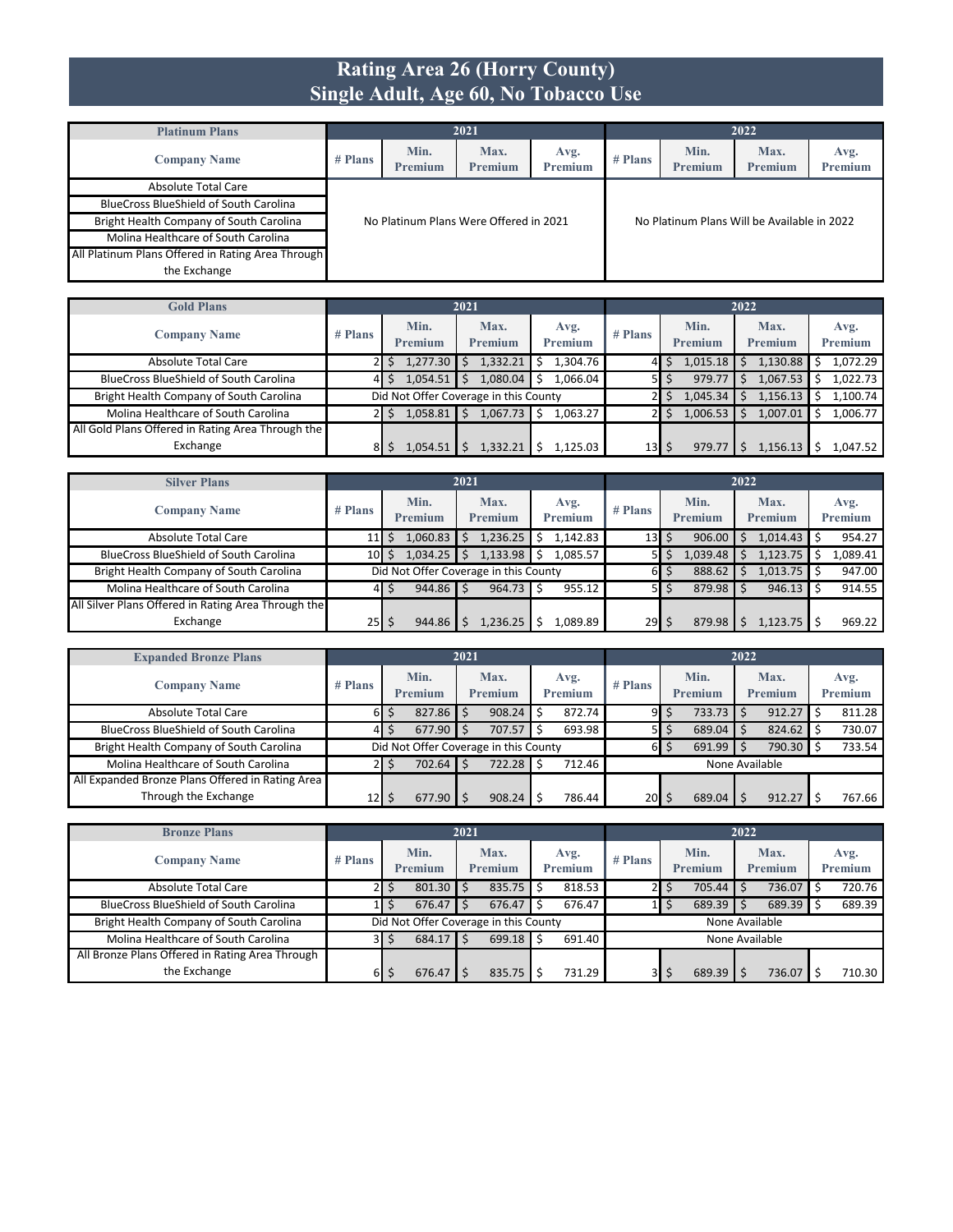#### **Rating Area 40 (Richland County) Single Adult, Age 60, No Tobacco Use**

| <b>Platinum Plans</b>                             |         |                        | 2021                                   |                        |         |                                             | 2022            |                 |
|---------------------------------------------------|---------|------------------------|----------------------------------------|------------------------|---------|---------------------------------------------|-----------------|-----------------|
| <b>Company Name</b>                               | # Plans | Min.<br><b>Premium</b> | Max.<br>Premium                        | Avg.<br><b>Premium</b> | # Plans | Min.<br>Premium                             | Max.<br>Premium | Avg.<br>Premium |
| Absolute Total Care                               |         |                        |                                        |                        |         |                                             |                 |                 |
| <b>BlueCross BlueShield of South Carolina</b>     |         |                        |                                        |                        |         |                                             |                 |                 |
| Bright Health Company of South Carolina           |         |                        | No Platinum Plans Were Offered in 2021 |                        |         | No Platinum Plans Will be Available in 2022 |                 |                 |
| Molina Healthcare of South Carolina               |         |                        |                                        |                        |         |                                             |                 |                 |
| All Platinum Plans Offered in Rating Area Through |         |                        |                                        |                        |         |                                             |                 |                 |
| the Exchange                                      |         |                        |                                        |                        |         |                                             |                 |                 |

| <b>Gold Plans</b>                                 |           |                                       | 2021                   |                 |           |                        | 2022                                   |                 |
|---------------------------------------------------|-----------|---------------------------------------|------------------------|-----------------|-----------|------------------------|----------------------------------------|-----------------|
| <b>Company Name</b>                               | $#$ Plans | Min.<br>Premium                       | Max.<br><b>Premium</b> | Avg.<br>Premium | $#$ Plans | Min.<br><b>Premium</b> | Max.<br>Premium                        | Avg.<br>Premium |
| Absolute Total Care                               |           | Did Not Offer Coverage in this County |                        |                 |           | $1,244.48$ \$          | 1,386.31                               | 1,314.48        |
| <b>BlueCross BlueShield of South Carolina</b>     | 41        | 1,227.98                              | 1,257.72               | Ŝ.<br>1.241.42  |           | 1,166.96               | 1,271.48                               | 1,218.13        |
| Bright Health Company of South Carolina           |           | Did Not Offer Coverage in this County |                        |                 |           |                        | Does Not Offer Coverage in this County |                 |
| Molina Healthcare of South Carolina               |           | 1.339.16                              | 1.350.44               | 1.344.80        |           | 1.227.17               | 1,227.76                               | 1.227.47        |
| All Gold Plans Offered in Rating Area Through the |           |                                       |                        |                 |           |                        |                                        |                 |
| Exchange                                          | ы         | 1,227.98                              | .350.44                | 1.275.88        |           | 1,166.96               | 1,386.31                               | 1.254.86        |

| <b>Silver Plans</b>                                 |           |                                       | 2021                   |                 |                 |                        | 2022                                   |                        |
|-----------------------------------------------------|-----------|---------------------------------------|------------------------|-----------------|-----------------|------------------------|----------------------------------------|------------------------|
| <b>Company Name</b>                                 | $#$ Plans | Min.<br>Premium                       | Max.<br><b>Premium</b> | Avg.<br>Premium | $#$ Plans       | Min.<br><b>Premium</b> | Max.<br>Premium                        | Avg.<br><b>Premium</b> |
| <b>Absolute Total Care</b>                          |           | Did Not Offer Coverage in this County |                        |                 | 13 <sup>l</sup> | 1,110.64<br>Ś.         | 1,243.55                               | 1.169.81               |
| <b>BlueCross BlueShield of South Carolina</b>       | 10 S      | 1.204.40                              | 1,320.53               | \$<br>1.264.16  |                 | 1,238.08<br>5   \$     | 1,338.45                               | 1.297.55               |
| Bright Health Company of South Carolina             |           | Did Not Offer Coverage in this County |                        |                 |                 |                        | Does Not Offer Coverage in this County |                        |
| Molina Healthcare of South Carolina                 | 41        | 1.195.04                              | 1,220.17               | 1.208.01<br>\$  |                 | 1,072.89<br>5 I S      | 1,153.53                               | 1.115.03               |
| All Silver Plans Offered in Rating Area Through the |           |                                       |                        |                 |                 |                        |                                        |                        |
| Exchange                                            | 14 I      | l.195.04                              | .320.53                | 248.11          | 23              | 1.072.89               | 1,338.45                               | .185.67                |

| <b>Expanded Bronze Plans</b>                     |           |                 | 2021                                  |                 |           |                 | 2022                                   |                 |  |
|--------------------------------------------------|-----------|-----------------|---------------------------------------|-----------------|-----------|-----------------|----------------------------------------|-----------------|--|
| <b>Company Name</b>                              | $#$ Plans | Min.<br>Premium | Max.<br>Premium                       | Avg.<br>Premium | $#$ Plans | Min.<br>Premium | Max.<br>Premium                        | Avg.<br>Premium |  |
| Absolute Total Care                              |           |                 | Did Not Offer Coverage in this County |                 | 9         | \$<br>899.45    | $1,118.33$ \$                          | 994.53          |  |
| <b>BlueCross BlueShield of South Carolina</b>    | 41        | 789.42 \$       | 823.97                                | 808.14<br>Ŝ     | <b>51</b> | 820.69<br>\$    | $982.17$ \$                            | 869.55          |  |
| Bright Health Company of South Carolina          |           |                 | Did Not Offer Coverage in this County |                 |           |                 | Does Not Offer Coverage in this County |                 |  |
| Molina Healthcare of South Carolina              |           | 888.68 \$       | 913.52                                | 901.10          |           | None Available  |                                        |                 |  |
| All Expanded Bronze Plans Offered in Rating Area |           |                 |                                       |                 |           |                 |                                        |                 |  |
| Through the Exchange                             | 61        | $789.42$ S      | 913.52                                | 839.13          | 14        | 820.69<br>S     | l,118.33                               | 949.89          |  |

| <b>Bronze Plans</b>                             |         |                        | 2021 |                                       |     |                        | 2022      |                 |  |                                        |                 |
|-------------------------------------------------|---------|------------------------|------|---------------------------------------|-----|------------------------|-----------|-----------------|--|----------------------------------------|-----------------|
| <b>Company Name</b>                             | # Plans | Min.<br>Premium        |      | Max.<br><b>Premium</b>                |     | Avg.<br><b>Premium</b> | $#$ Plans | Min.<br>Premium |  | Max.<br><b>Premium</b>                 | Avg.<br>Premium |
| <b>Absolute Total Care</b>                      |         |                        |      | Did Not Offer Coverage in this County |     |                        |           | 864.77          |  | $902.32$ \$                            | 883.55          |
| <b>BlueCross BlueShield of South Carolina</b>   |         | 787.75 \$              |      | 787.75                                | l S | 787.75                 |           | 821.10          |  | 821.10                                 | 821.10          |
| Bright Health Company of South Carolina         |         |                        |      | Did Not Offer Coverage in this County |     |                        |           |                 |  | Does Not Offer Coverage in this County |                 |
| Molina Healthcare of South Carolina             | 3I      | $865.33$ $\frac{1}{5}$ |      | 884.31                                | Ŝ.  | 874.47                 |           | None Available  |  |                                        |                 |
| All Bronze Plans Offered in Rating Area Through |         |                        |      |                                       |     |                        |           |                 |  |                                        |                 |
| the Exchange                                    | 41      | 787.75                 |      | 884.31                                |     | 852.79                 |           | 821.10          |  | 902.32                                 | 862.73          |